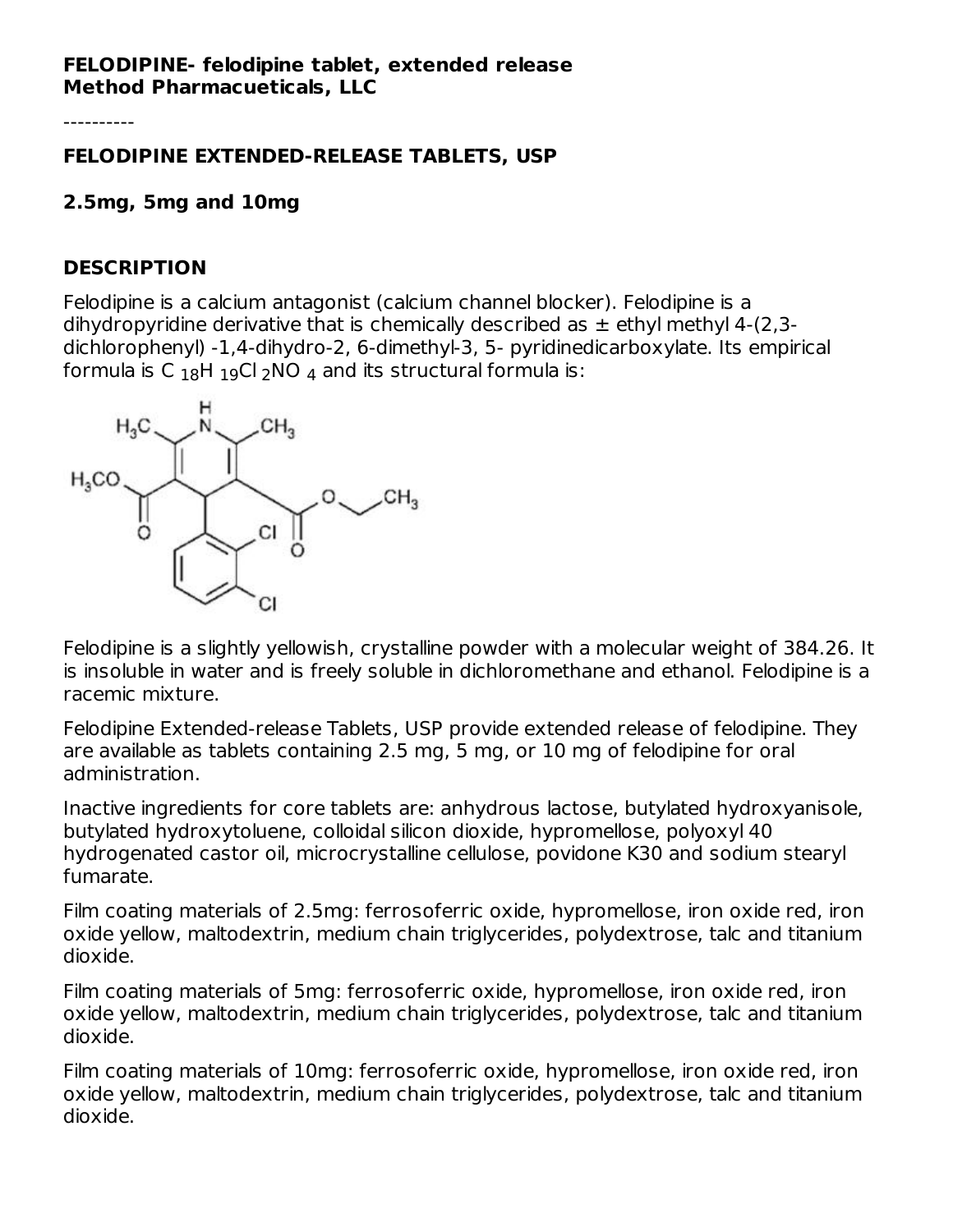# **CLINICAL PHARMACOLOGY**

# **Mechanism of Action**

Felodipine is a member of the dihydropyridine class of calcium channel antagonists (calcium channel blockers). It reversibly competes with nitrendipine and/or other calcium channel blockers for dihydropyridine binding sites, blocks voltage-dependent Ca  $^{++}$ currents in vascular smooth muscle and cultured rabbit atrial cells, and blocks potassium-induced contracture of the rat portal vein.

In vitro studies show that the effects of felodipine on contractile processes are selective, with greater effects on vascular smooth muscle than cardiac muscle. Negative inotropic effects can be detected in vitro, but such effects have not been seen in intact animals.

The effect of felodipine on blood pressure is principally a consequence of a dose-related decrease of peripheral vascular resistance in man, with a modest reflex increase in heart rate (see Cardiovascular Effects). With the exception of a mild diuretic effect seen in several animal species and man, the effects of felodipine are accounted for by its effects on peripheral vascular resistance.

## **Pharmacokinetics and Metabolism**

Following oral administration, felodipine is almost completely absorbed and undergoes extensive first-pass metabolism. The systemic bioavailability of Felodipine, is approximately 20%. Mean peak concentrations following the administration of Felodipine are reached in 2.5 to 5 hours. Both peak plasma concentration and the area under the plasma concentration time curve (AUC) increase linearly with doses up to 20 mg. Felodipine is greater than 99% bound to plasma proteins.

Following intravenous administration, the plasma concentration of felodipine declined triexponentially with mean disposition half-lives of 4.8 minutes, 1.5 hours, and 9.1 hours. The mean contributions of the three individual phases to the overall AUC were 15, 40, and 45%, respectively, in the order of increasing t  $_{\rm 1/2}$ .

Following oral administration of the immediate-release formulation, the plasma level of felodipine also declined polyexponentially with a mean terminal t  $_{\rm 1/2}$  of 11 to 16 hours. The mean peak and trough steady-state plasma concentrations achieved after 10 mg of the immediate-release formulation given once a day to normal volunteers, were 20 and 0.5 nmol/L, respectively. The trough plasma concentration of felodipine in most individuals was substantially below the concentration needed to effect a half-maximal decline in blood pressure (EC <sub>50</sub>) [4–6 nmol/L for felodipine], thus precluding once-a-day dosing with the immediate-release formulation.

Following administration of a 10-mg dose of Felodipine, the extended-release formulation, to young, healthy volunteers, mean peak and trough steady-state plasma concentrations of felodipine were 7 and 2 nmol/L, respectively. Corresponding values in hypertensive patients (mean age 64) after a 20-mg dose of Felodipine were 23 and 7 nmol/L. Since the EC  $_{50}$  for felodipine is 4 to 6 nmol/L, a 5- to 10-mg dose of Felodipine in some patients, and a 20-mg dose in others, would be expected to provide an antihypertensive effect that persists for 24 hours (see Cardiovascular Effects below and DOSAGE AND ADMINISTRATION).

The systemic plasma clearance of felodipine in young healthy subjects is about 0.8 L/min, and the apparent volume of distribution is about 10 L/kg.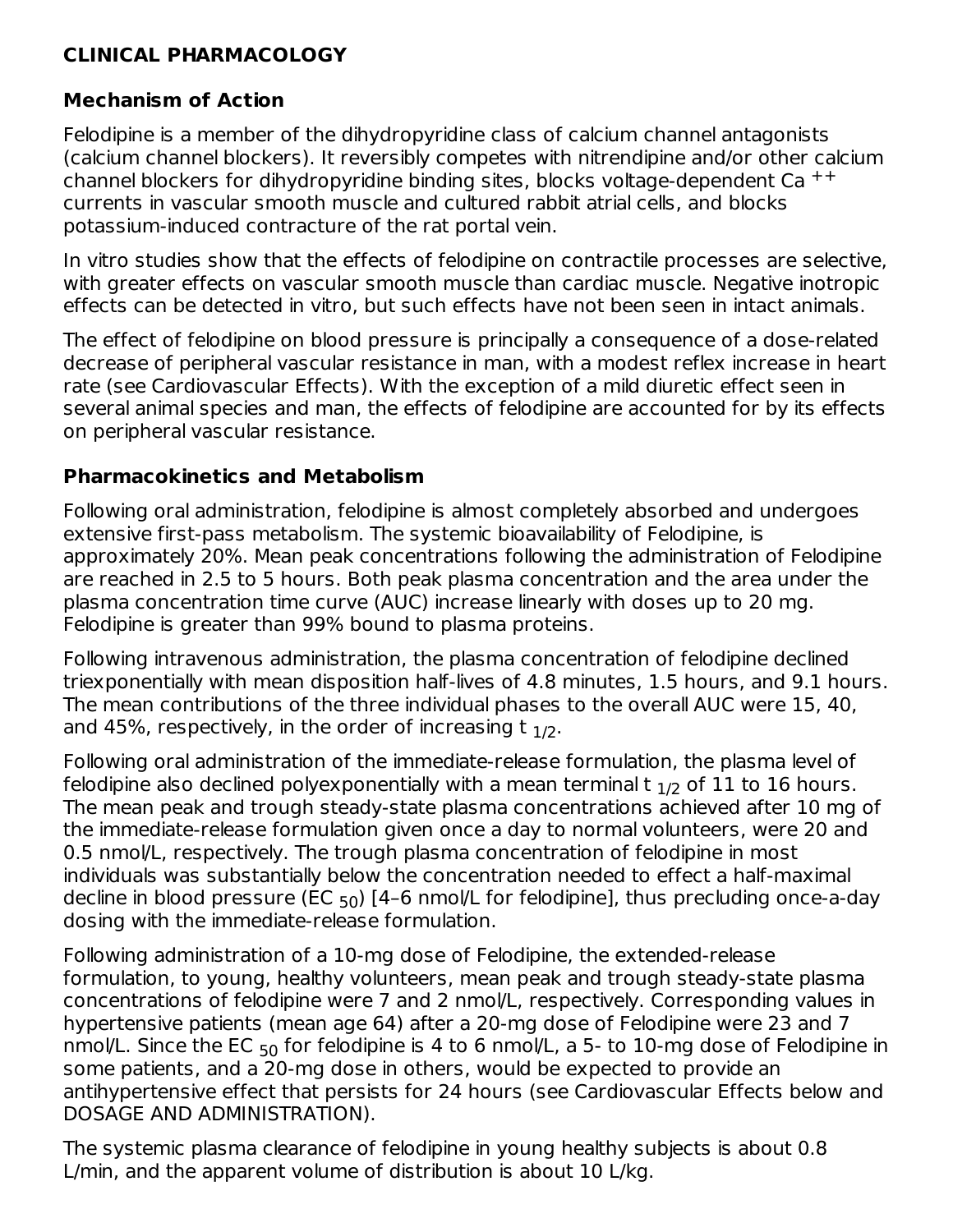Following an oral or intravenous dose of  $^{14}$ C-labeled felodipine in man, about 70% of the dose of radioactivity was recovered in urine and 10% in the feces. A negligible amount of intact felodipine is recovered in the urine and feces (< 0.5%). Six metabolites, which account for 23% of the oral dose, have been identified; none has significant vasodilating activity.

Following administration of Felodipine to hypertensive patients, mean peak plasma concentrations at steady state are about 20% higher than after a single dose. Blood pressure response is correlated with plasma concentrations of felodipine.

The bioavailability of Felodipine is influenced by the presence of food. When administered either with a high fat or carbohydrate diet, Cmax is increased by approximately 60%; AUC is unchanged. When Felodipine was administered after a light meal (orange juice, toast, and cereal), however, there is no effect on felodipine's pharmacokinetics. The bioavailability of felodipine was increased approximately two-fold when taken with grapefruit juice. Orange juice does not appear to modify the kinetics of Felodipine. A similar finding has been seen with other dihydropyridine calcium antagonists, but to a lesser extent than that seen with felodipine.

Geriatric Use— Plasma concentrations of felodipine, after a single dose and at steady state, increase with ae. Mean clearance of felodipine in elderly hypertensives (mean age 74) was only 45% of that of young volunteers (mean age 26). At steady state mean AUC for young patients was 39% of that for the elderly. Data for intermediate age ranges suggest that the AUCs fall between the extremes of the young and the elderly.

Hepatic Dysfunction— In patients with hepatic disease, the clearance of felodipine was reduced to about 60% of that seen in normal young volunteers.

Renal impairment does not alter the plasma concentration profile of felodipine; although higher concentrations of the metabolites are present in the plasma due to decreased urinary excretion, these are inactive.

Animal studies have demonstrated that felodipine crosses the blood-brain barrier and the placenta.

# **Cardiovascular Effects**

Following administration of Felodipine, a reduction in blood pressure generally occurs within 2 to 5 hours. During chronic administration, substantial blood pressure control lasts for 24 hours, with trough reductions in diastolic blood pressure approximately 40– 50% of peak reductions. The antihypertensive effect is dose dependent and correlates with the plasma concentration of felodipine.

A reflex increase in heart rate frequently occurs during the first week of therapy; this increase attenuates over time. Heart rate increases of 5–10 beats per minute may be seen during chronic dosing. The increase is inhibited by beta-blocking agents.

The P-R interval of the ECG is not affected by felodipine when administered alone or in combination with a beta-blocking agent. Felodipine alone or in combination with a betablocking agent has been shown, in clinical and electrophysiologic studies, to have no significant effect on cardiac conduction (P-R, P-Q, and H-V intervals).

In clinical trials in hypertensive patients without clinical evidence of left ventricular dysfunction, no symptoms suggestive of a negative inotropic effect were noted;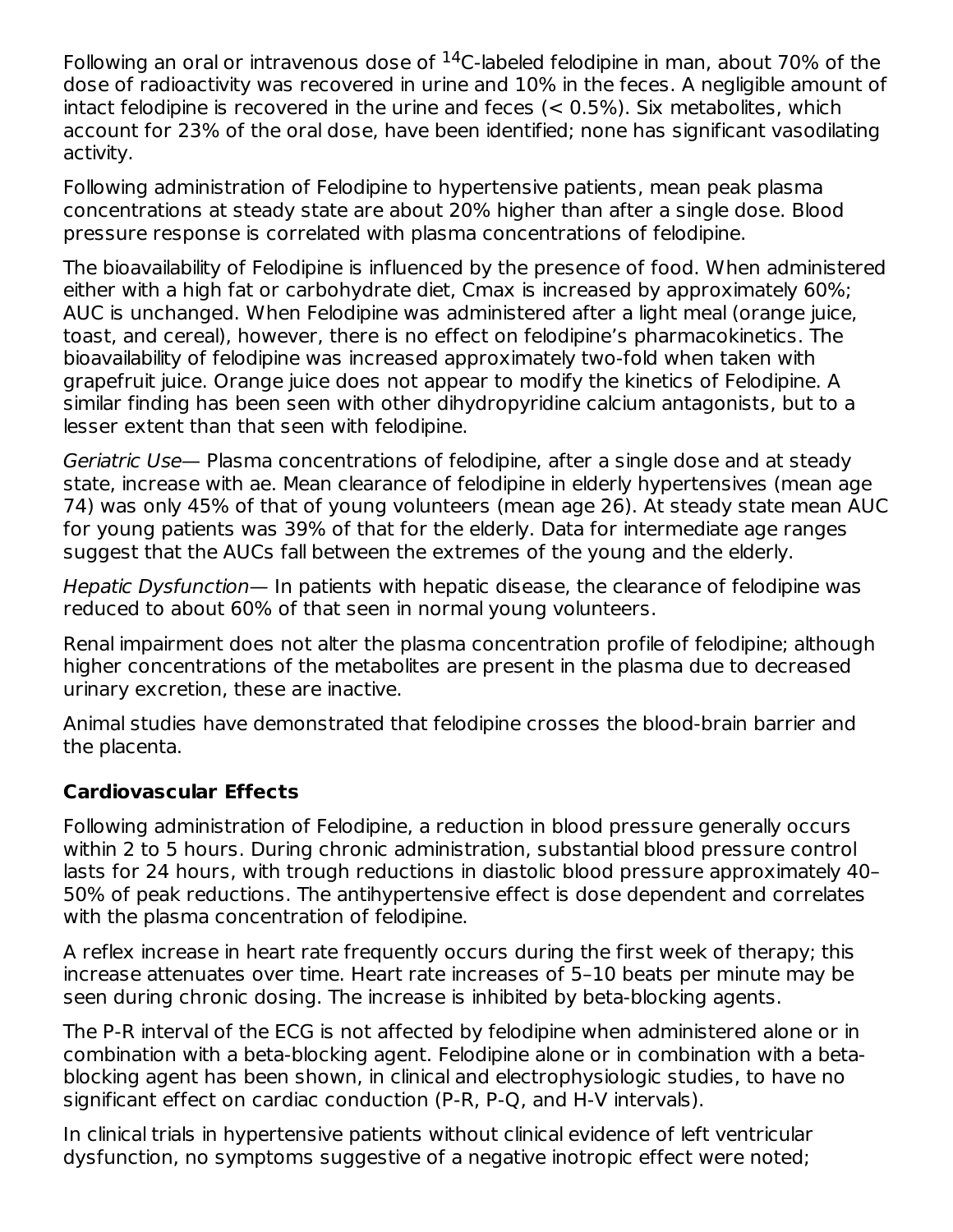however, none would be expected in this population (see PRECAUTIONS).

# **Renal/Endocrine Effects**

Renal vascular resistance is decreased by felodipine while glomerular filtration rate remains unchanged. Mild diuresis, natriuresis, and kaliuresis have been observed during the first week of therapy. No significant effects on serum electrolytes were observed during short- and long-term therapy.

In clinical trials in patients with hypertension, increases in plasma noradrenaline levels have been observed.

## **Clinical Studies**

Felodipine produces dose-related decreases in systolic and diastolic blood pressure as demonstrated in six placebo-controlled, dose response studies using either immediaterelease or extended-release dosage forms. These studies enrolled over 800 patients on active treatment, at total daily doses ranging from 2.5 to 20 mg. In those studies felodipine was administered either as monotherapy or was added to beta blockers. The results of the 2 studies with Felodipine given once daily as monotherapy are shown in the table below:

| Dose             | N                 | Systolic /<br>Diastolic Mean<br>Peak Response | Mean Trough<br>Response | Trough/Peak<br>Ratios (%s) |  |  |
|------------------|-------------------|-----------------------------------------------|-------------------------|----------------------------|--|--|
|                  |                   | Study 1 (8 weeks)                             |                         |                            |  |  |
| $2.5 \text{ mg}$ | 68                | 9.4/4.7                                       | 2.7/2.5                 | 29/53                      |  |  |
| 5 <sub>mg</sub>  | 69                | 9.5/6.3                                       | 2.4/3.7                 | 25/59                      |  |  |
| 10 <sub>mg</sub> | 67                | 18/10.8                                       | 10.0/6.0                | 56/56                      |  |  |
|                  | Study 2 (4 weeks) |                                               |                         |                            |  |  |
| 10 <sub>mg</sub> | 50                | 5.3/7.2                                       | 1.5/3.2                 | 33/40**                    |  |  |
| $20$ mg<br>÷     | 50                | 11.3/10.2                                     | 4.5/3.2                 | 43/34**                    |  |  |

### **MEAN REDUCTIONS IN BLOOD PRESSURE (mmHg)\***

Placebo response subtracted \*

Different number of patients available for peak and trough measurements **\*\***

# **INDICATIONS AND USAGE**

Felodipine Extended-release Tablets, USP are indicated for the treatment of hypertension, to lower blood pressure. Lowering blood pressure lowers the risk of fatal and non-fatal cardiovascular events, primarily strokes and myocardial infarctions. These benefits have been seen in controlled trials of antihypertensive drugs from a wide variety of pharmacologic classes including felodipine.

Control of high blood pressure should be part of comprehensive cardiovascular risk management, including, as appropriate, lipid control, diabetes management, antithrombotic therapy, smoking cessation, exercise, and limited sodium intake. Many patients will require more than 1 drug to achieve blood pressure goals. For specific advice on goals and management, see published guidelines, such as those of the National High Blood Pressure Education Program's Joint National Committee on Prevention, Detection, Evaluation, and Treatment of High Blood Pressure (JNC).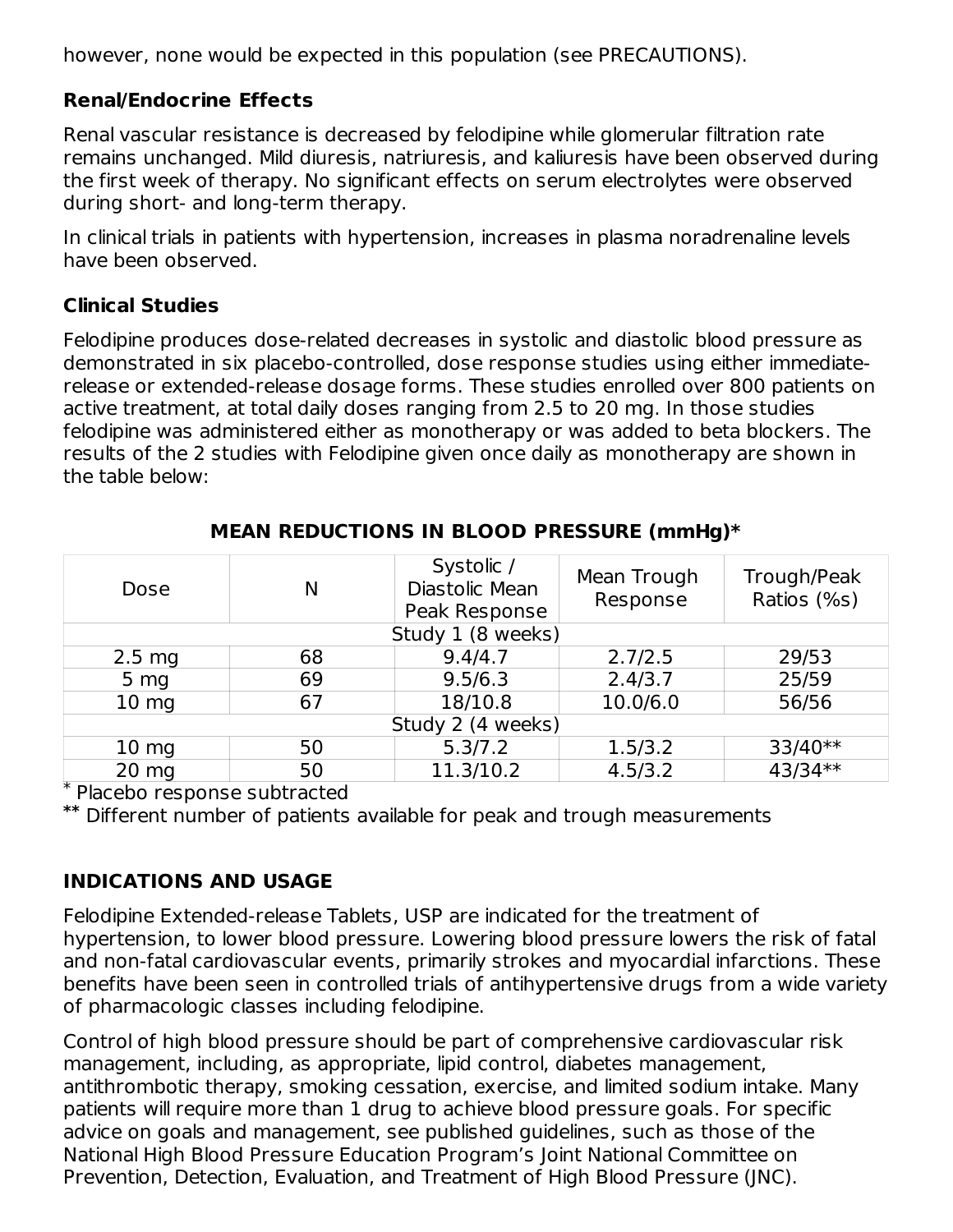Numerous antihypertensive drugs, from a variety of pharmacologic classes and with different mechanisms of action, have been shown in randomized controlled trials to reduce cardiovascular morbidity and mortality, and it can be concluded that it is blood pressure reduction, and not some other pharmacologic property of the drugs, that is largely responsible for those benefits. The largest and most consistent cardiovascular outcome benefit has been a reduction in the risk of stroke, but reductions in myocardial infarction and cardiovascular mortality also have been seen regularly.

Elevated systolic or diastolic pressure causes increased cardiovascular risk, and the absolute risk increase per mmHg is greater at higher blood pressures, so that even modest reductions of severe hypertension can provide substantial benefit. Relative risk reduction from blood pressure reduction is similar across populations with varying absolute risk, so the absolute benefit is greater in patients who are at higher risk independent of their hypertension (for example, patients with diabetes or hyperlipidemia), and such patients would be expected to benefit from more aggressive treatment to a lower blood pressure goal.

Some antihypertensive drugs have smaller blood pressure effects (as monotherapy) in black patients, and many antihypertensive drugs have additional approved indications and effects (eg, on angina, heart failure, or diabetic kidney disease). These considerations may guide selection of therapy.

Felodipine Extended-release Tablets, USP may be administered with other antihypertensive agents.

# **CONTRAINDICATIONS**

Felodipine is contraindicated in patients who are hypersensitive to this product.

# **PRECAUTIONS**

## **General**

Hypotension— Felodipine, like other calcium antagonists, may occasionally precipitate significant hypotension and, rarely, syncope. It may lead to reflex tachycardia which in susceptible individuals may precipitate angina pectoris. (See **ADVERSE REACTIONS**.)

Heart Failure— Although acute hemodynamic studies in a small number of patients with NYHA Class II or III heart failure treated with felodipine have not demonstrated negative inotropic effects, safety in patients with heart failure has not been established. Caution, therefore, should be exercised when using Felodipine in patients with heart failure or compromised ventricular function, particularly in combination with a beta blocker.

Patients with Impaired Liver Function—Patients with impaired liver function may have elevated plasma concentrations of felodipine and may respond to lower doses of Felodipine; therefore, a starting dose of 2.5 mg once a day is recommended. These patients should have their blood pressure monitored closely during dosage adjustment of Felodipine. (See **CLINICAL PHARMACOLOGY** and **DOSAGE AND ADMINISTRATION**.)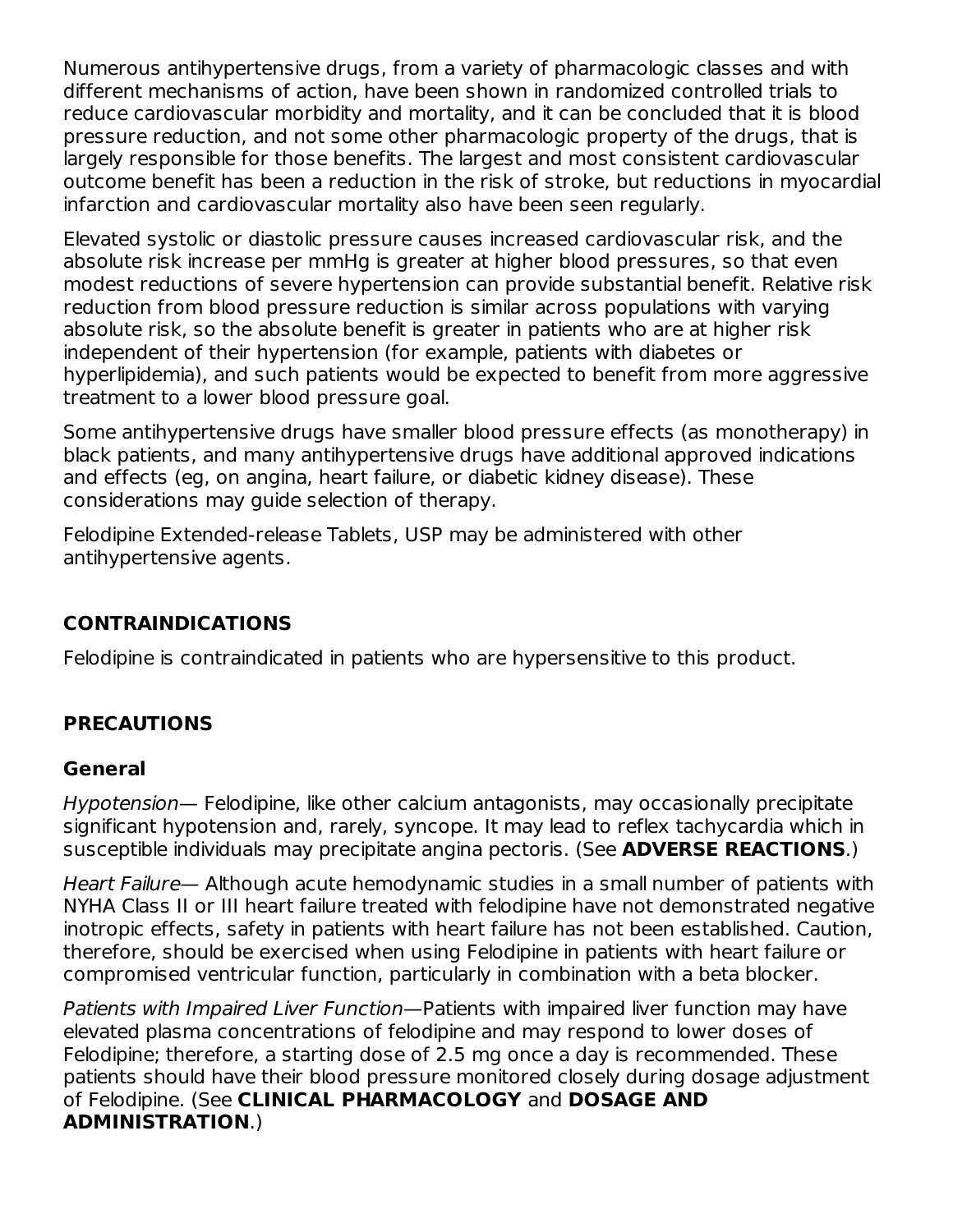Peripheral Edema— Peripheral edema, generally mild and not associated with generalized fluid retention, was the most common adverse event in the clinical trials. The incidence of peripheral edema was both dose and age dependent. Frequency of peripheral edema ranged from about 10% in patients under 50 years of age taking 5 mg daily to about 30% in those over 60 years of age taking 20 mg daily. This adverse effect generally occurs within 2–3 weeks of the initiation of treatment.

# **Information for Patients**

Patients should be instructed to take Felodipine whole and not to crush or chew the tablets. They should be told that mild gingival hyperplasia (gum swelling) has been reported. Good dental hygiene decreases its incidence and severity.

NOTE: As with many other drugs, certain advice to patients being treated with Felodipine is warranted. This information is intended to aid in the safe and effective use of this medication. It is not a disclosure of all possible adverse or intended effects.

# **Drug Interactions**

CYP3A4 Inhibitors—Felodipine is metabolized by CYP3A4. Co-administration of CYP3A4 inhibitors (eg, ketoconazole, itraconazole, erythromycin, grapefruit juice, cimetidine) with felodipine may lead to several-fold increases in the plasma levels of felodipine, either due to an increase in bioavailability or due to a decrease in metabolism. These increases in concentration may lead to increased effects, (lower blood pressure and increased heart rate). These effects have been observed with co-administration of itraconazole (a potent CYP3A4 inhibitor). Caution should be used when CYP3A4 inhibitors are co-administered with felodipine. A conservative approach to dosing felodipine should be taken. The following specific interactions have been reported:

Itraconazole—Co-administration of another extended release formulation of felodipine with itraconazole resulted in approximately 8-fold increase in the AUC, more than 6-fold increase in the C  $_{\sf max}$ , and 2-fold prolongation in the half-life of felodipine.

Erythromycin—Co-administration of felodipine with erythromycin resulted in approximately 2.5-fold increase in the AUC and C  $_{\sf max}$ , and about 2-fold prolongation in the half-life of felodipine.

Grapefruit juice—Co-administration of felodipine with grapefruit juice resulted in more than 2-fold increase in the AUC and Cmax, but no prolongation in the half-life of felodipine.

Cimetidine—Co-administration of felodipine with cimetidine (a non-specific CYP-450 inhibitor) resulted in an increase of approximately 50% in the AUC and the Cmax, of felodipine.

Beta-Blocking Agents— A pharmacokinetic study of felodipine in conjunction with metoprolol demonstrated no significant effects on the pharmacokinetics of felodipine. The AUC and Cmax of metoprolol, however, were increased approximately 31 and 38%, respectively. In controlled clinical trials, however, beta blockers including metoprolol were concurrently administered with felodipine and were well tolerated.

Digoxin— When given concomitantly with Felodipine the pharmacokinetics of digoxin in patients with heart failure was not significantly altered.

Anticonvulsants— In a pharmacokinetic study, maximum plasma concentrations of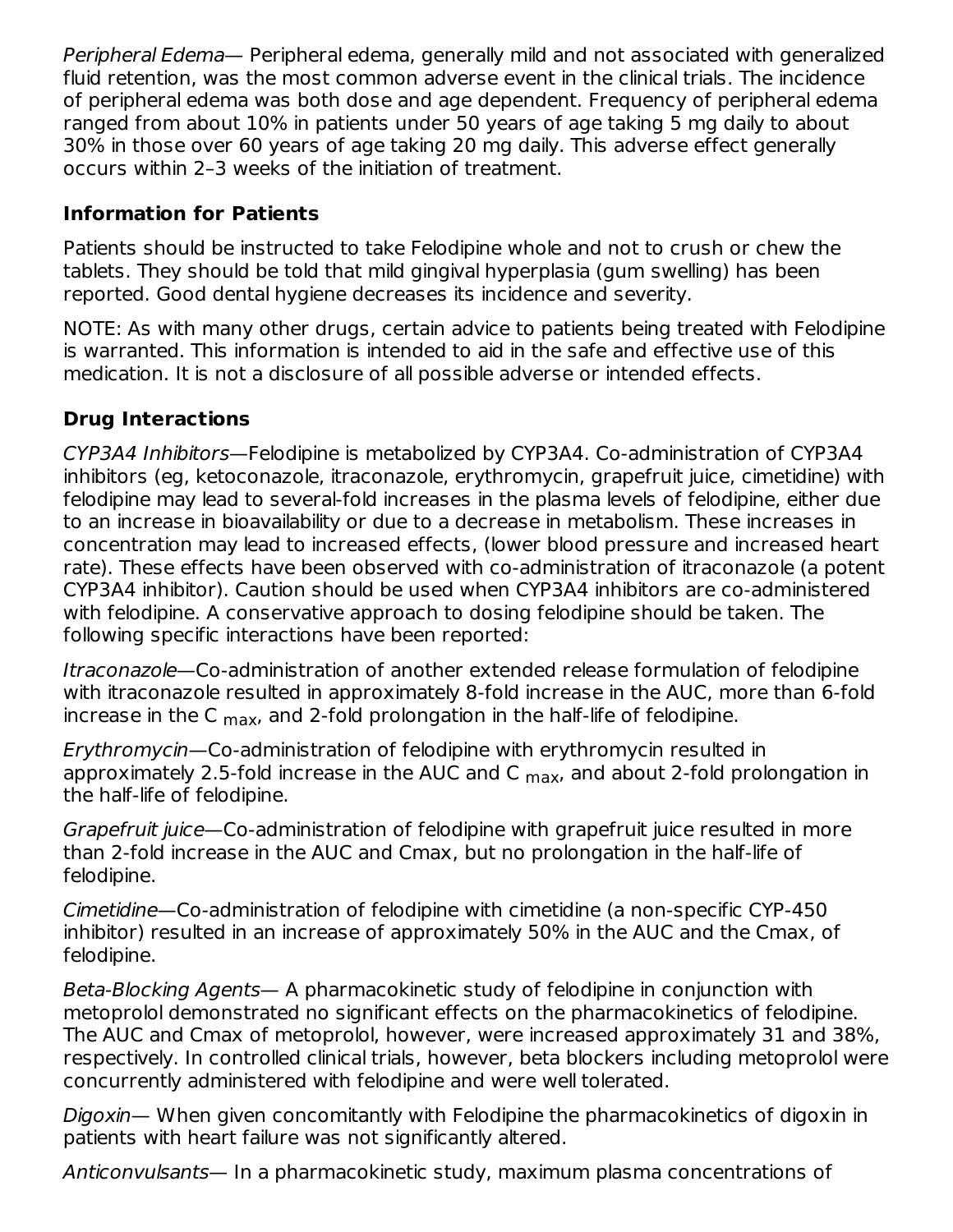felodipine were considerably lower in epileptic patients on long-term anticonvulsant therapy (e.g., phenytoin, carbamazepine, or phenobarbital) than in healthy volunteers. In such patients, the mean area under the felodipine plasma concentration-time curve was also reduced to approximately 6% of that observed in healthy volunteers. Since a clinically significant interaction may be anticipated, alternative antihypertensive therapy should be considered in these patients.

Tacrolimus— Felodipine may increase the blood concentration of tacrolimus. When given concomitantly with felodipine, the tacrolimus blood concentration should be followed and the tacrolimus dose may need to be adjusted.

Other Concomitant Therapy— In healthy subjects there were no clinically significant interactions when felodipine was given concomitantly with indomethacin or spironolactone.

Interaction with Food— See CLINICAL PHARMACOLOGY, Pharmacokinetics and Metabolism.

# **Carcinogenesis, Mutagenesis, Impairment of Fertility**

In a 2-year carcinogenicity study in rats fed felodipine at doses of 7.7, 23.1 or 69.3 mg/kg/day (up to 61 times $^{**}$  the maximum recommended human dose on a mg/m  $^2$ basis), a dose-related increase in the incidence of benign interstitial cell tumors of the testes (Leydig cell tumors) was observed in treated male rats. These tumors were not observed in a similar study in mice at doses up to 138.6 mg/kg/day (61 times\*\* the maximum recommended human dose on a mg/m  $^2$  basis). Felodipine, at the doses employed in the 2-year rat study, has been shown to lower testicular testosterone and to produce a corresponding increase in serum luteinizing hormone in rats. The Leydig cell tumor development is possibly secondary to these hormonal effects which have not been observed in man.

In this same rat study a dose-related increase in the incidence of focal squamous cell hyperplasia compared to control was observed in the esophageal groove of male and female rats in all dose groups. No other drug-related esophageal or gastric pathology was observed in the rats or with chronic administration in mice and dogs. The latter species, like man, has no anatomical structure comparable to the esophageal groove.

Felodipine was not carcinogenic when fed to mice at doses up to 138.6 mg/kg/day (61 times $^{**}$  the maximum recommended human dose on a mg/m  $^2$  basis) for periods of up to 80 weeks in males and 99 weeks in females.

\*\* Based on patient weight of 50 kg

Felodipine did not display any mutagenic activity in vitro in the Ames microbial mutagenicity test or in the mouse lymphoma forward mutation assay. No clastogenic potential was seen in vivo in the mouse micronucleus test at oral doses up to 2500 mg/kg (1100 times $^{**}$  the maximum recommended human dose on a mg/m  $^2$  basis) or *in* vitro in a human lymphocyte chromosome aberration assay.

A fertility study in which male and female rats were administered doses of 3.8, 9.6 or 26.9 mg/kg/day (up to 24 times\*\* the maximum recommended human dose on a mg/m  $2$  basis) showed no significant effect of felodipine on reproductive performance.

# **Pregnancy**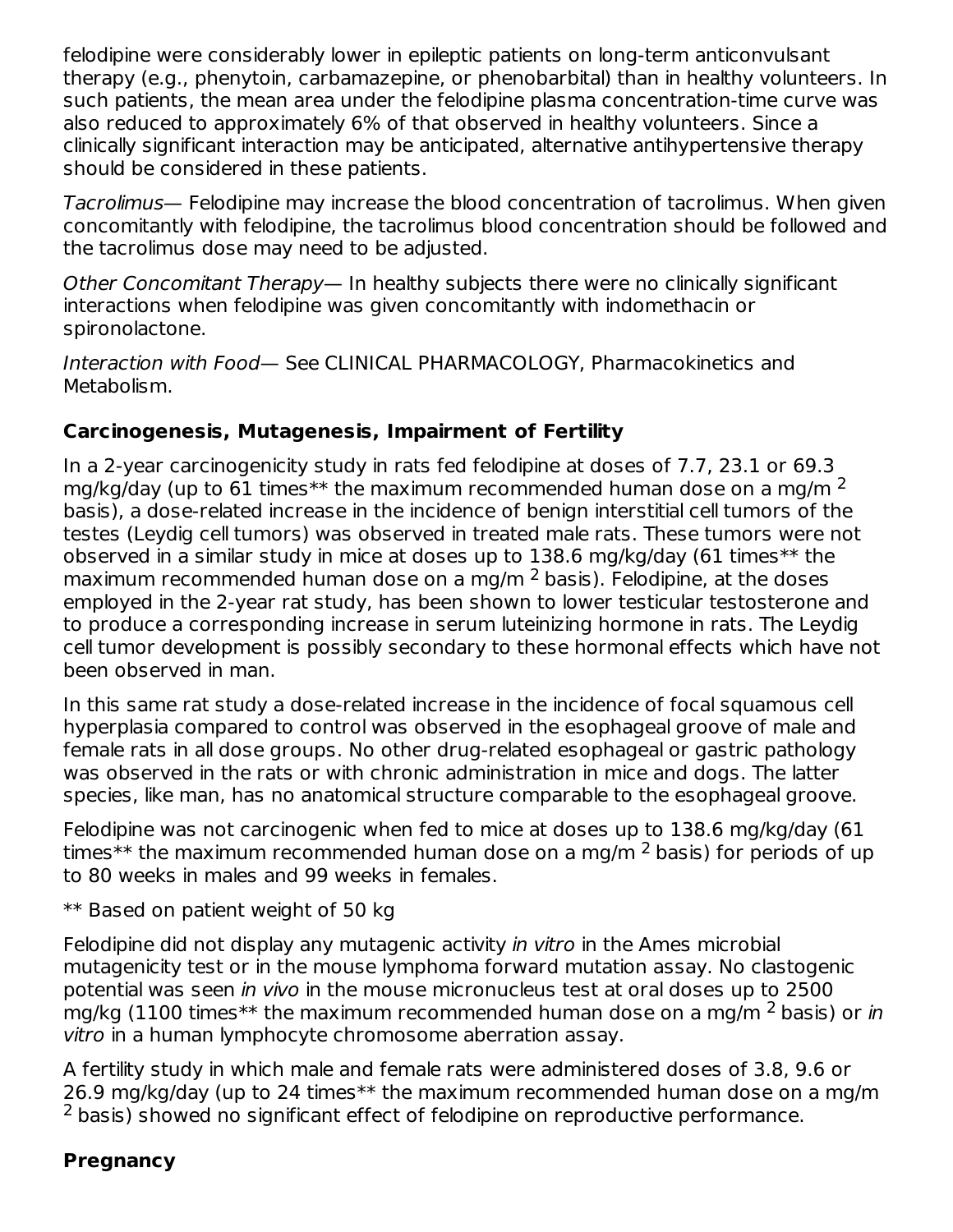Pregnancy Category C. Teratogenic Effects: Studies in pregnant rabbits administered doses of 0.46, 1.2, 2.3, and 4.6 mg/kg/day (from 0.8 to 8 times\*\* the maximum recommended human dose on a mg/m  $^2$  basis) showed digital anomalies consisting of reduction in size and degree of ossification of the terminal phalanges in the fetuses. The frequency and severity of the changes appeared dose related and were noted even at the lowest dose. These changes have been shown to occur with other members of the dihydropyridine class and are possibly a result of compromised uterine blood flow. Similar fetal anomalies were not observed in rats given felodipine.

In a teratology study in cynomolgus monkeys, no reduction in the size of the terminal phalanges was observed, but an abnormal position of the distal phalanges was noted in about 40% of the fetuses.

Nonteratogenic Effects A prolongation of parturition with difficult labor and an increased frequency of fetal and early postnatal deaths were observed in rats administered doses of 9.6 mg/kg/day (8 times\*\* the maximum human dose on a mg/m2 basis) and above.

Significant enlargement of the mammary glands, in excess of the normal enlargement for pregnant rabbits, was found with doses greater than or equal to 1.2 mg/kg/day (2.1 times the maximum human dose on a mg/m  $^2$  basis). This effect occurred only in pregnant rabbits and regressed during lactation.

\*\* Based on patient weight of 50 kg

Similar changes in the mammary glands were not observed in rats or monkeys.

There are no adequate and well-controlled studies in pregnant women. If felodipine is used during pregnancy, or if the patient becomes pregnant while taking this drug, she should be apprised of the potential hazard to the fetus, possible digital anomalies of the infant, and the potential effects of felodipine on labor and delivery and on the mammary glands of pregnant females.

# **Nursing Mothers**

It is not known whether this drug is secreted in human milk and because of the potential for serious adverse reactions from felodipine in the infant, a decision should be made whether to discontinue nursing or to discontinue the drug, taking into account the importance of the drug to the mother.

# **Pediatric Use**

Safety and effectiveness in pediatric patients have not been established.

# **Geriatric Use**

Clinical studies of felodipine did not include sufficient numbers of subjects aged 65 and over to determine whether they respond differently from younger subjects. Other reported clinical experience has not identified differences in responses between the elderly and younger patients. Pharmacokinetics, however, indicate that the availability of felodipine is increased in older patients (see CLINICAL PHARMACOLOGY, GERIATRIC USE). In general, dose selection for an elderly patient should be cautious, usually starting at the low end of the dosing range, reflecting the greater frequency of decreased hepatic, renal, or cardiac function, and of concomitant disease or other drug therapy.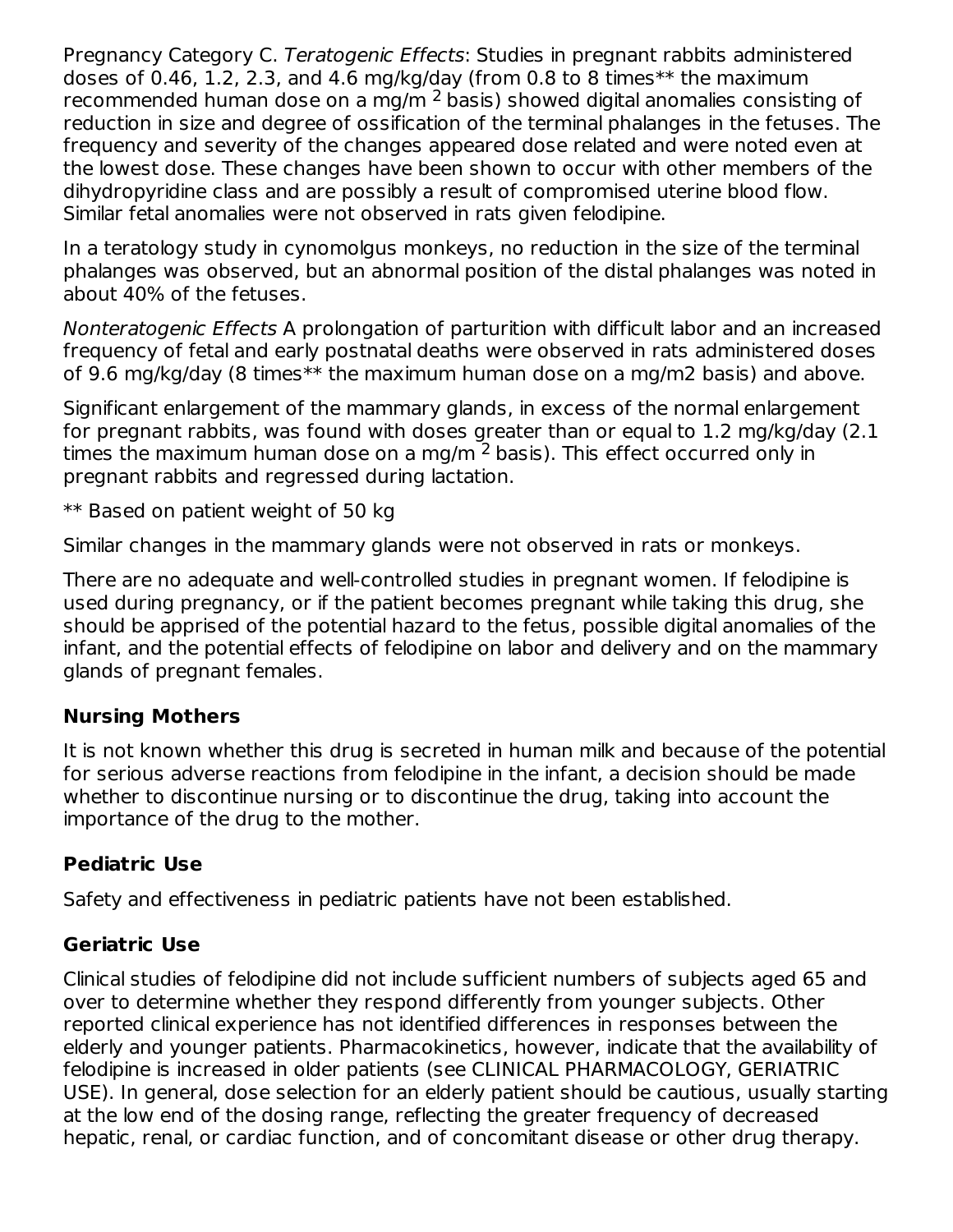## **ADVERSE REACTIONS**

In controlled studies in the United States and overseas, approximately 3000 patients were treated with felodipine as either the extended-release or the immediate-release formulation.

The most common clinical adverse events reported with Felodipine administered as monotherapy at the recommended dosage range of 2.5 mg to 10 mg once a day were peripheral edema and headache. Peripheral edema was generally mild, but it was age and dose related and resulted in discontinuation of therapy in about 3% of the enrolled patients. Discontinuation of therapy due to any clinical adverse event occurred in about 6% of the patients receiving Felodipine, principally for peripheral edema, headache, or flushing.

Adverse events that occurred with an incidence of 1.5% or greater at any of the recommended doses of 2.5 mg to 10 mg once a day (Felodipine,  $N = 861$ ; Placebo,  $N =$ 334), without regard to causality, are compared to placebo and are listed by dose in the table below. These events are reported from controlled clinical trials with patients who were randomized to a fixed dose of Felodipine or titrated from an initial dose of 2.5 mg or 5 mg once a day. A dose of 20 mg once a day has been evaluated in some clinical studies. Although the antihypertensive effect of Felodipine is increased at 20 mg once a day, there is a disproportionate increase in adverse events, especially those associated with vasodilatory effects (see **DOSAGE AND ADMINISTRATION**).

| <b>Body System</b>     | Placebo   | $2.5 \text{ mg}$ | 5 <sub>mg</sub> | $10 \, mg$ |  |  |  |  |
|------------------------|-----------|------------------|-----------------|------------|--|--|--|--|
| <b>Adverse Events</b>  | $N = 334$ | $N = 255$        | $N = 581$       | $N = 408$  |  |  |  |  |
| <b>Body as a Whole</b> |           |                  |                 |            |  |  |  |  |
| Peripheral             | 3.3(0.0)  | 2.0(0.0)         | 8.8(2.2)        | 17.4(2.5)  |  |  |  |  |
| Edema                  |           |                  |                 |            |  |  |  |  |
| Asthenia               | 3.3(0.0)  | 3.9(0.0)         | 3.3(0.0)        | 2.2(0.0)   |  |  |  |  |
| Warm Sensation         | 0.0(0.0)  | 0.0(0.0)         | 0.9(0.2)        | 1.5(0.0)   |  |  |  |  |
| <b>Cardiovascular</b>  |           |                  |                 |            |  |  |  |  |
| Palpitation            | 2.4(0.0)  | 0.4(0.0)         | 1.4(0.3)        | 2.5(0.5)   |  |  |  |  |
| <b>Digestive</b>       |           |                  |                 |            |  |  |  |  |
| Nausea                 | 1.5(0.9)  | 1.2(0.0)         | 1.7(0.3)        | 1.0(0.7)   |  |  |  |  |
| Dyspepsia              | 1.2(0.0)  | 3.9(0.0)         | 0.7(0.0)        | 0.5(0.0)   |  |  |  |  |
| Constipation           | 0.9(0.0)  | 1.2(0.0)         | 0.3(0.0)        | 1.5(0.2)   |  |  |  |  |
| <b>Nervous</b>         |           |                  |                 |            |  |  |  |  |
| Headache               | 10.2(0.9) | 10.6(0.4)        | 11.0(1.7)       | 14.7(2.0)  |  |  |  |  |
| <b>Dizziness</b>       | 2.7(0.3)  | 2.7(0.0)         | 3.6(0.5)        | 3.7(0.5)   |  |  |  |  |
| Paresthesia            | 1.5(0.3)  | 1.6(0.0)         | 1.2(0.0)        | 1.2(0.2)   |  |  |  |  |
| <b>Respiratory</b>     |           |                  |                 |            |  |  |  |  |
| Upper                  |           |                  |                 |            |  |  |  |  |
| Respiratory            |           |                  |                 |            |  |  |  |  |
| <b>Infection</b>       |           |                  |                 |            |  |  |  |  |
| Cough                  | 0.3(0.0)  | 0.8(0.0)         | 1.2(0.0)        | 1.7(0.0)   |  |  |  |  |
| Rhinorrhea             | 0.0(0.0)  | 1.6(0.0)         | 0.2(0.0)        | 0.2(0.0)   |  |  |  |  |

#### **Percent of Patients with Adverse Events in Controlled Trials\* of Felodipine (N = 861) as Monotherapy without Regard to Causality (Incidence of discontinuations shown in parentheses)**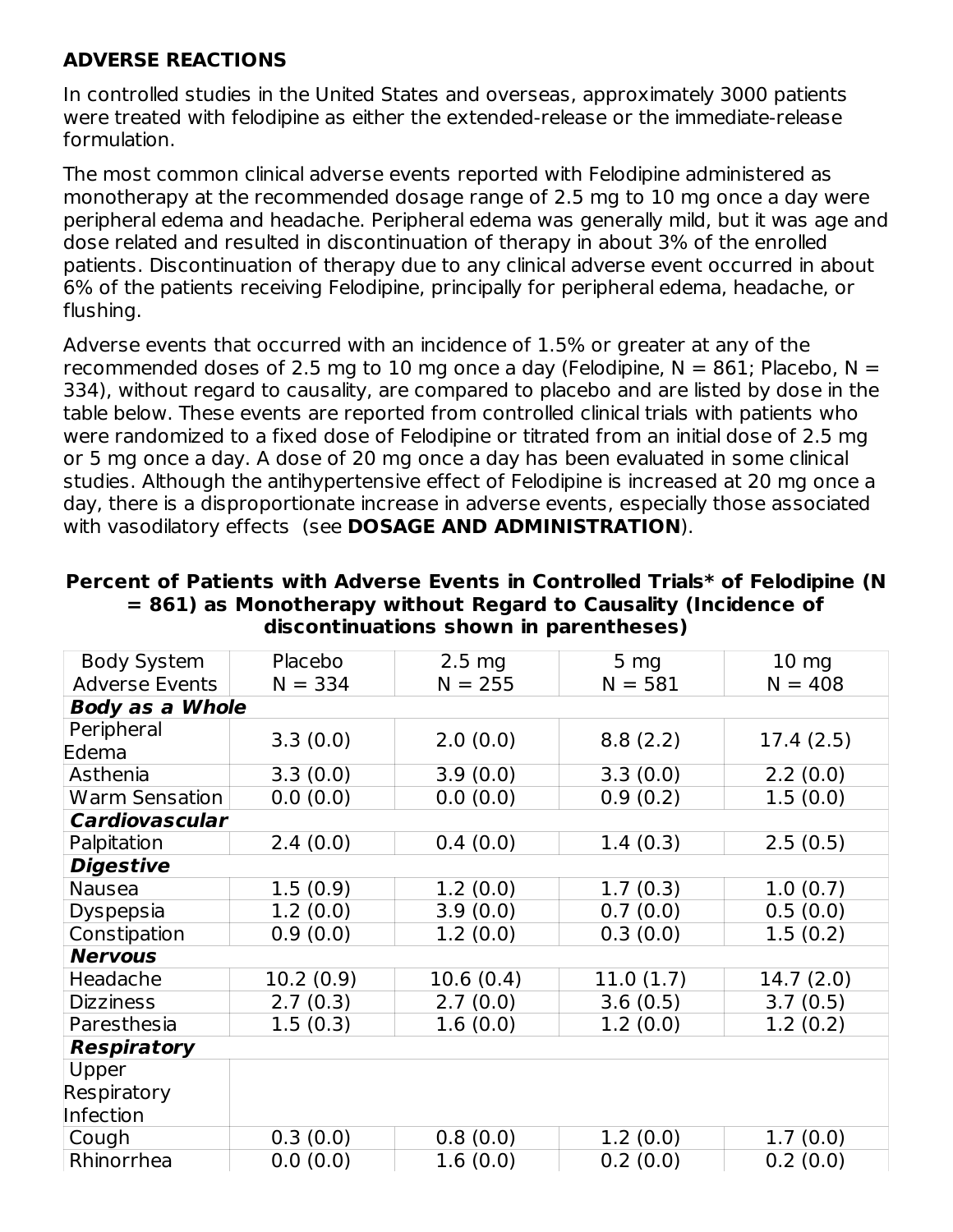| Sneezing     | 0.0(0.0) | 1.6(0.0) | 0.0(0.0) |          |
|--------------|----------|----------|----------|----------|
| <b>Skin</b>  |          |          |          |          |
| $\vert$ Rash | 0.9(0.0) | 2.0(0.0) | 0.2(0.0) | 0.2(0.0) |
| Flushing     | 0.9(0.3) | 3.9(0.0) | 5.3(0.7) | 6.9(1.2) |

\* Patients in titration studies may have been exposed to more than one dose level of Felodipine.

Adverse events that occurred in 0.5 up to 1.5% of patients who received Felodipine in all controlled clinical trials at the recommended dosage range of 2.5 mg to 10 mg once a day, and serious adverse events that occurred at a lower rate, or events reported during marketing experience (those lower rate events are in italics) are listed below. These events are listed in order of decreasing severity within each category, and the relationship of these events to administration of Felodipine is uncertain:

**Body as a Whole:** Chest pain, facial edema, flu-like illness;

**Cardiovascular:** Myocardial infarction, hypotension, syncope, angina pectoris, arrhythmia, tachycardia, premature beats;

**Digestive:** Abdominal pain, diarrhea, vomiting, dry mouth, flatulence, acid regurgitation;

**Endocrine**: Gynecomastia;

**Hematologic**: Anemia;

**Metabolic**: ALT (SGPT) increased;

**Musculoskeletal**: Arthralgia, back pain, leg pain, foot pain, muscle cramps, myalgia, arm pain, knee pain, hip pain;

**Nervous/Psychiatric**: Insomnia, depression, anxiety disorders, irritability, nervousness, somnolence, decreased libido;

**Respiratory**: Dyspnea, pharyngitis, bronchitis, influenza, sinusitis, epistaxis, respiratory infection;

**Skin**: Angioedema, contusion, erythema, urticaria, leukocytoclastic vasculitis;

**Special Senses**: Visual disturbances;

**Urogenital**: Impotence, urinary frequency, urinary urgency, dysuria, polyuria.

**Gingival Hyperplasia** : Gingival hyperplasia, usually mild, occurred in < 0.5% of patients in controlled studies. This condition may be avoided or may regress with improved dental hygiene. (See **PRECAUTIONS: Information for Patients.)**

# **Clinical Laboratory Test Findings**

**Serum Electrolytes**— No significant effects on serum electrolytes were observed during short- and long-term therapy (see **CLINICAL PHARMACOLOGY: Renal/Endocrine Effects**).

**Serum Glucose**— No significant effects on fasting serum glucose were observed in patients treated with Felodipine in the U.S. controlled study.

**Liver Enzymes**—1 of 2 episodes of elevated serum transaminases decreased once drug was discontinued in clinical studies; no follow-up was available for the other patient.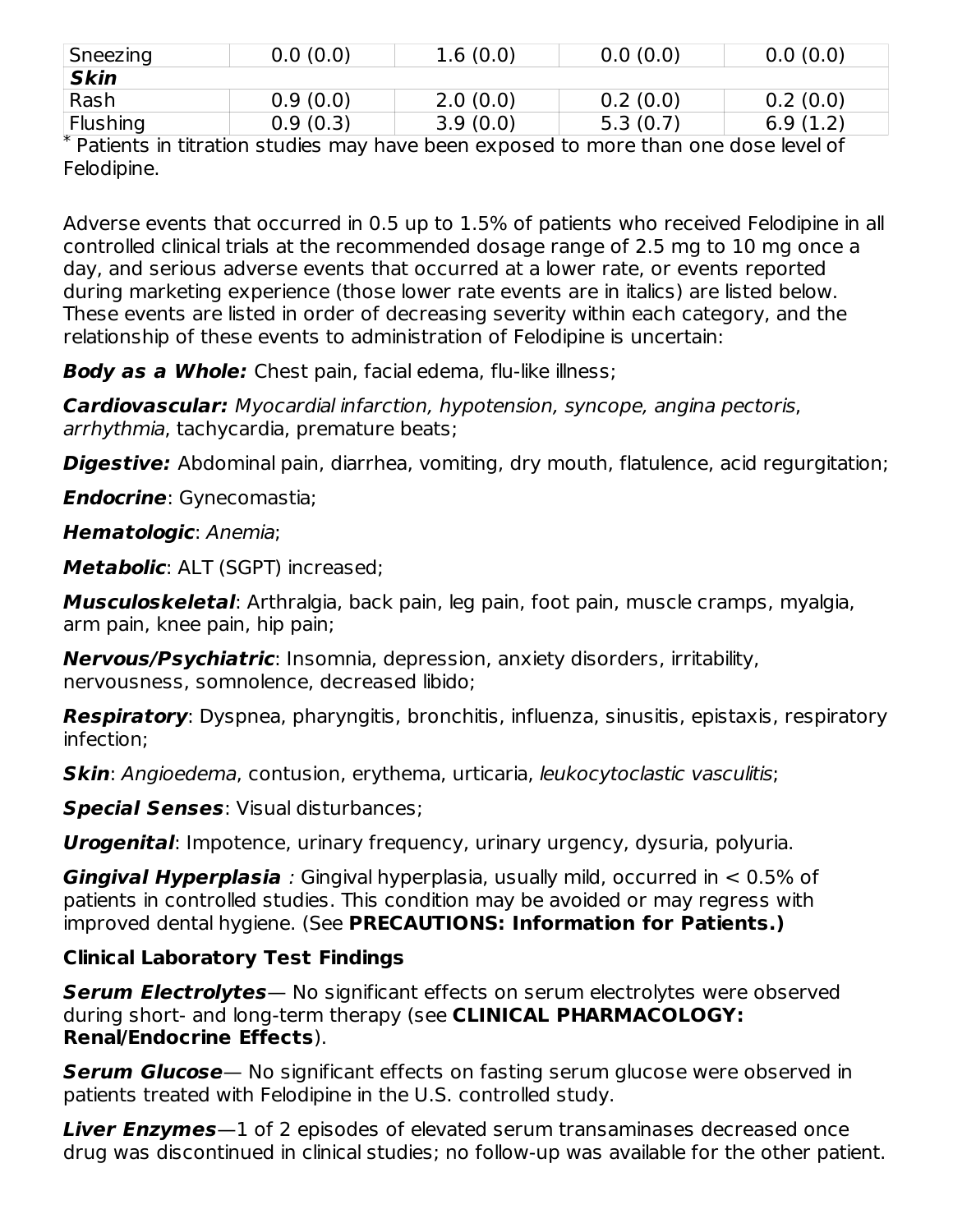# **OVERDOSAGE**

Oral doses of 240 mg/kg and 264 mg/kg in male and female mice, respectively, and 2390 mg/kg and 2250 mg/kg in male and female rats, respectively, caused significant lethality.

In a suicide attempt, one patient took 150 mg felodipine together with 15 tablets each of atenolol and spironolactone and 20 tablets of nitrazepam. The patient's blood pressure and heart rate were normal on admission to hospital; he subsequently recovered without significant sequelae.

Overdosage might be expected to cause excessive peripheral vasodilation with marked hypotension and possibly bradycardia.

If severe hypotension occurs, symptomatic treatment should be instituted. The patient should be placed supine with the legs elevated. The administration of intravenous fluids may be useful to treat hypotension due to overdosage with calcium antagonists. In case of accompanying bradycardia, atropine (0.5–1 mg) should be administered intravenously. Sympathomimetic drugs may also be given if the physician feels they are warranted.

It has not been established whether felodipine can be removed from the circulation by hemodialysis.

To obtain up-to-date information about the treatment of overdose, consult your Regional Poison-Control Center. Telephone numbers of certified poison-control centers are listed in the Physicians' Desk Reference (PDR). In managing overdose, consider the possibilities of multiple-drug overdoses, drug-drug interactions, and unusual drug kinetics in your patient.

# **DOSAGE AND ADMINISTRATION**

The recommended starting dose is 5 mg once a day. Depending on the patient's response, the dosage can be decreased to 2.5 mg or increased to 10 mg once a day. These adjustments should occur generally at intervals of not less than 2 weeks. The recommended dosage range is 2.5–10 mg once daily. In clinical trials, doses above 10 mg daily showed an increased blood pressure response but a large increase in the rate of peripheral edema and other vasodilatory adverse events (see ADVERSE REACTIONS). Modification of the recommended dosage is usually not required in patients with renal impairment.

Felodipine should regularly be taken either without food or with a light meal (see CLINICAL PHARMACOLOGY, Pharmacokinetics and Metabolism). Felodipine should be swallowed whole and not crushed or chewed.

Geriatric Use—Patients over 65 years of age are likely to develop higher plasma concentrations of felodipine (see CLINICAL PHARMACOLOGY). In general, dose selection for an elderly patient should be cautious, usually starting at the low end of the dosing range (2.5 mg daily). Elderly patients should have their blood pressure closely monitored during any dosage adjustment.

Patients with Impaired Liver Function—Patients with impaired liver function may have elevated plasma concentrations of felodipine and may respond to lower doses of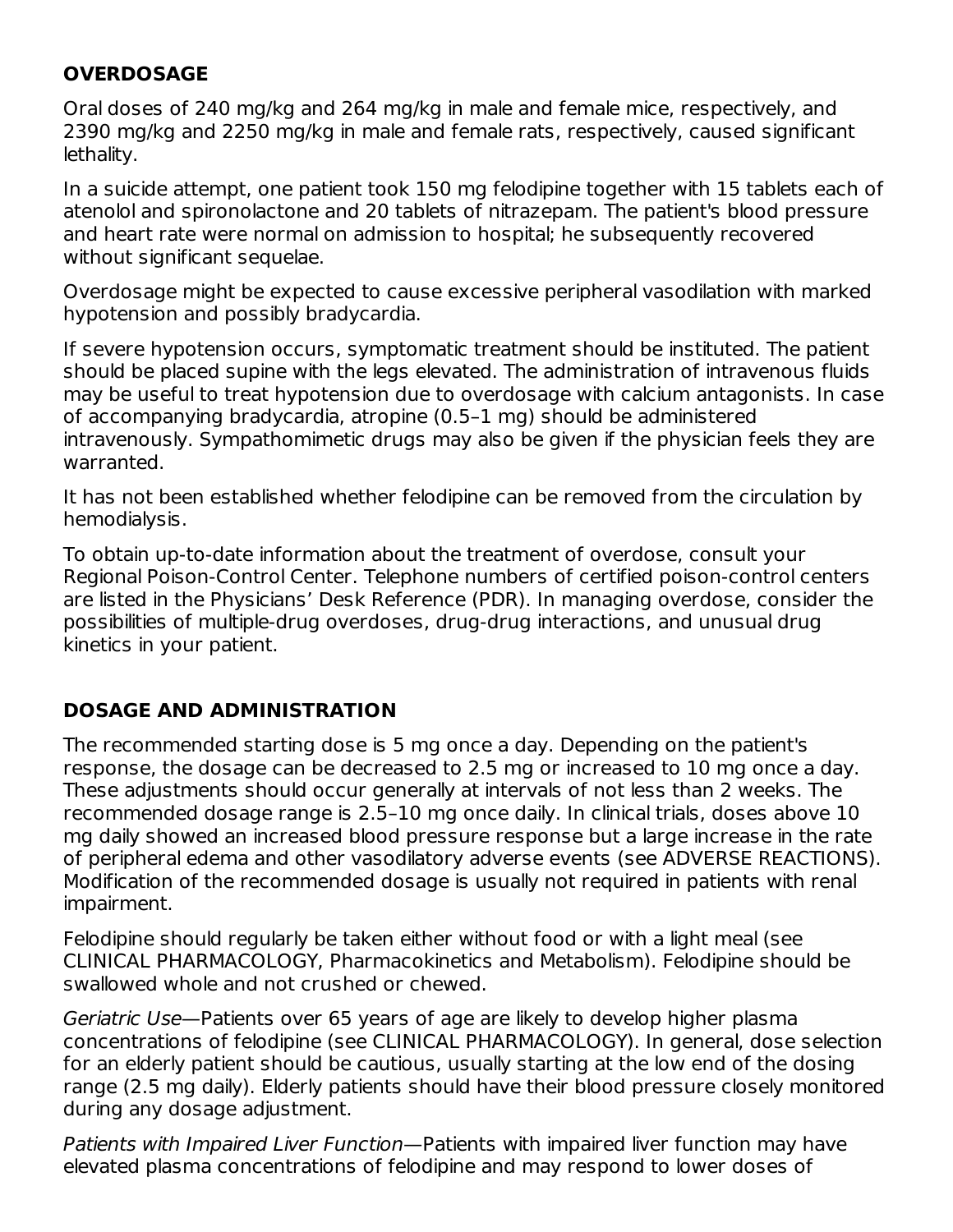Felodipine; therefore, patients should have their blood pressure monitored closely during dosage adjustment of Felodipine (see CLINICAL PHARMACOLOGY).

## **HOW SUPPLIED**

Felodipine Extended-release Tablets, USP 2.5 mg, are yellow film-coated, round convex tablets, with code Y161 on one side. They are supplied as follows:

NDC 58657-685-01 bottles of 100

NDC 58657-685-50 bottles of 500

Felodipine Extended-release Tablets, USP 5 mg, are pink film-coated, round convex tablets, with code Y162 on one side. They are supplied as follows:

NDC 58657-686-01 bottles of 100's

NDC 58657-686-50 bottles of 500's

Felodipine Extended-release Tablets, USP 10 mg, are red film-coated, round convex tablets, with code Y163 on one side. They are supplied as follows:

NDC 58657-687-01 bottles of 100's

NDC 58657-687-50 bottles of 500's

## **Storage:**

Store at 20°C to 25°C (68°F to 77°F) [see USP Controlled Room Temperature]. Keep container tightly closed. Protect from light.

Manufacturer:

Yiling Pharmaceutical Ltd

No. 36 Zhujiang Road, Shijiazhuang, Hebei, 050035, China

Distributor:

Method Pharmaceuticals, LLC

Fort Worth, TX 76118

Revised: 07/2020

## **PACKAGE LABEL-PRINCIPAL DISPLAY PANEL - 2.5 mg (100 Tablets Bottle)**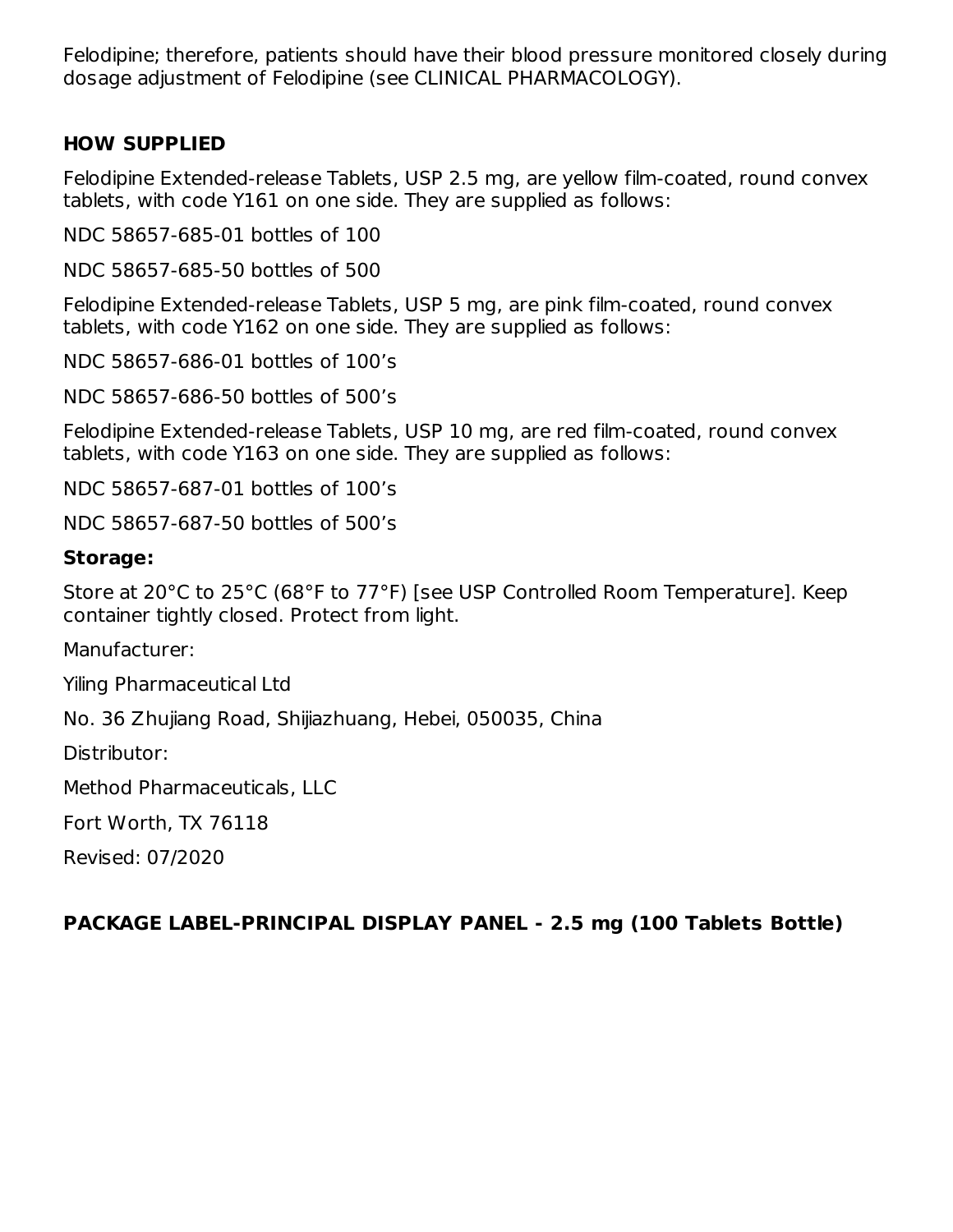

## **PACKAGE LABEL-PRINCIPAL DISPLAY PANEL - 2.5 mg (500 Tablets Bottle)**



# **PACKAGE LABEL-PRINCIPAL DISPLAY PANEL - 5 mg (100 Tablets Bottle)**



**PACKAGE LABEL-PRINCIPAL DISPLAY PANEL - 5 mg (500 Tablets Bottle)**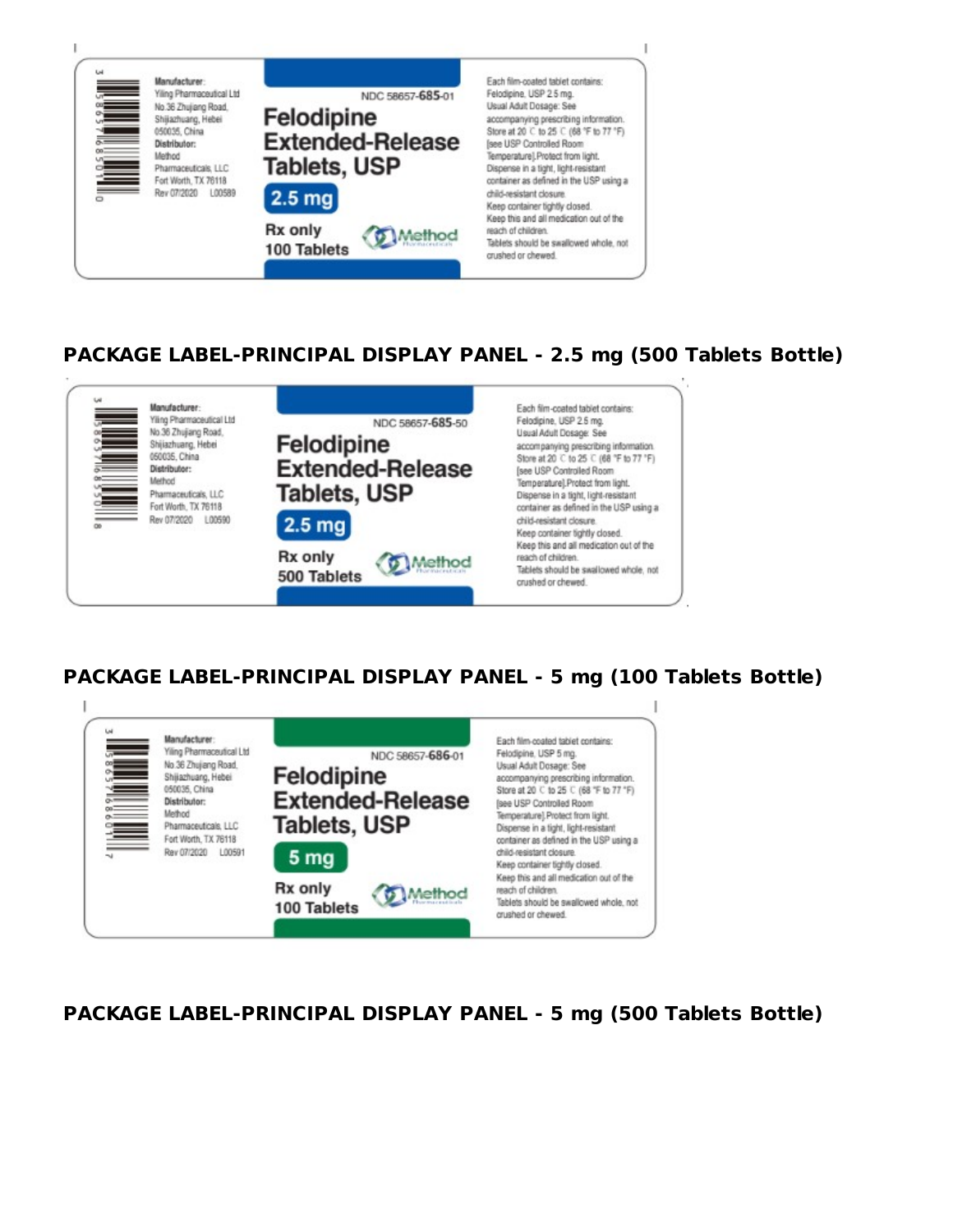

## **PACKAGE LABEL-PRINCIPAL DISPLAY PANEL - 10 mg (100 Tablets Bottle)**



# **PACKAGE LABEL-PRINCIPAL DISPLAY PANEL - 10 mg (500 Tablets Bottle)**



| <b>FELODIPINE</b>                   |                         |                           |               |  |  |  |  |  |
|-------------------------------------|-------------------------|---------------------------|---------------|--|--|--|--|--|
| felodipine tablet, extended release |                         |                           |               |  |  |  |  |  |
|                                     |                         |                           |               |  |  |  |  |  |
| <b>Product Information</b>          |                         |                           |               |  |  |  |  |  |
| <b>Product Type</b>                 | HUMAN PRESCRIPTION DRUG | <b>Item Code (Source)</b> | NDC:58657-685 |  |  |  |  |  |
| <b>Route of Administration</b>      | ORAL                    |                           |               |  |  |  |  |  |
|                                     |                         |                           |               |  |  |  |  |  |
|                                     |                         |                           |               |  |  |  |  |  |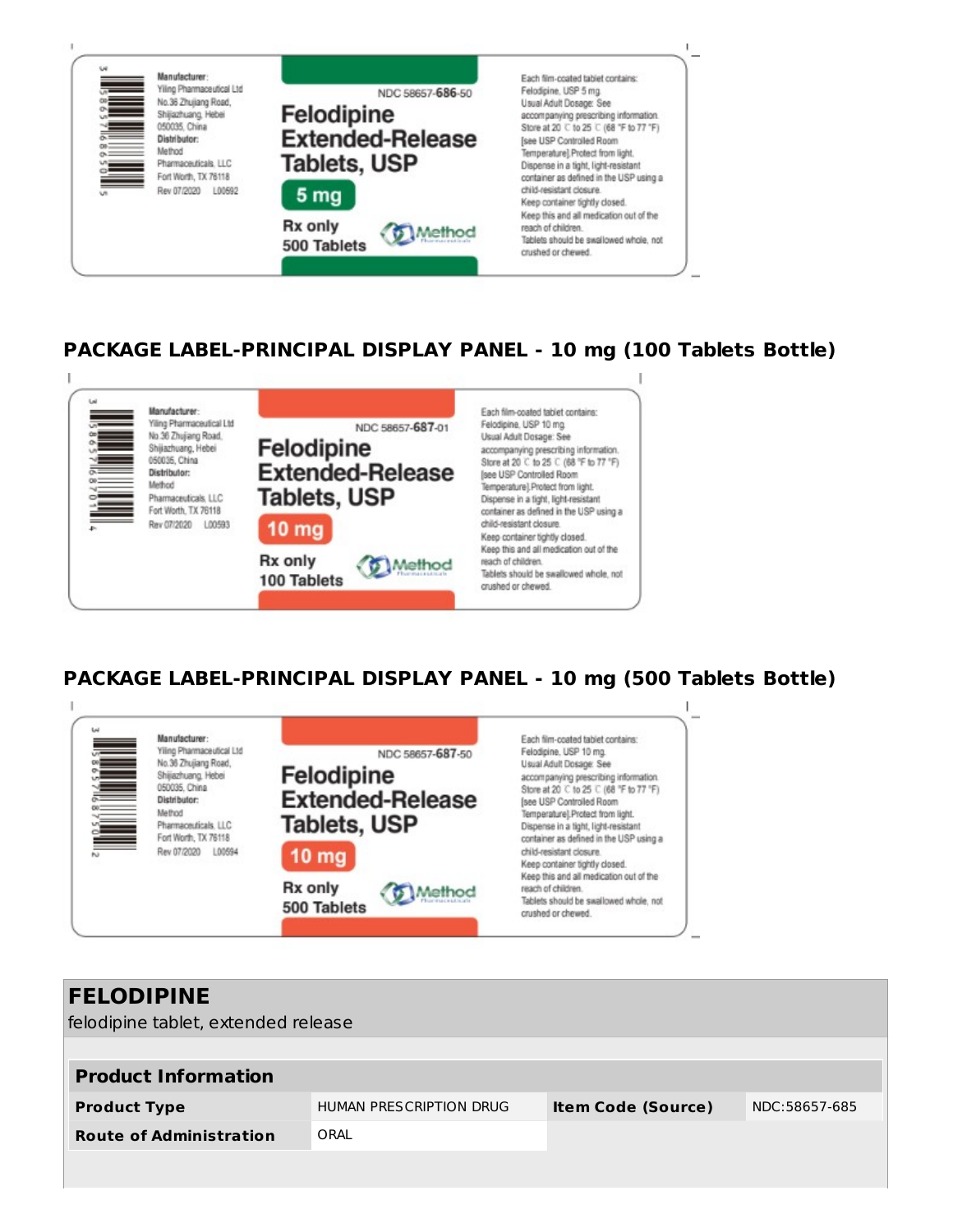| <b>Active Ingredient/Active Moiety</b>                       |                          |                   |
|--------------------------------------------------------------|--------------------------|-------------------|
| <b>Ingredient Name</b>                                       | <b>Basis of Strength</b> | <b>Strength</b>   |
| FELODIPINE (UNII: OL961R6O2C) (FELODIPINE - UNII:OL961R6O2C) | <b>FELODIPINE</b>        | 2.5 <sub>ma</sub> |
|                                                              |                          |                   |
|                                                              |                          |                   |
| <b>Inactive Ingredients</b>                                  |                          |                   |
| <b>Ingredient Name</b>                                       |                          | <b>Strength</b>   |
| <b>ANHYDROUS LACTOSE (UNII: 3SY5LH9PMK)</b>                  |                          |                   |
| <b>BUTYLATED HYDROXYANISOLE (UNII: REK4960K2U)</b>           |                          |                   |
| <b>BUTYLATED HYDROXYTOLUENE (UNII: 1P9D0Z171K)</b>           |                          |                   |
| <b>SILICON DIOXIDE (UNII: ETJ7Z6XBU4)</b>                    |                          |                   |
| HYPROMELLOSE, UNSPECIFIED (UNII: 3NXW29V3WO)                 |                          |                   |
| POLYOXYL 40 HYDROGENATED CASTOR OIL (UNII: 7YC686GQ8F)       |                          |                   |
| MICROCRYSTALLINE CELLULOSE (UNII: OP1R32D61U)                |                          |                   |
| <b>POVIDONE K30 (UNII: U7250WY32X)</b>                       |                          |                   |
| <b>SODIUM STEARYL FUMARATE (UNII: 7CV7WK4UI)</b>             |                          |                   |
| <b>FERROSOFERRIC OXIDE (UNII: XMOM87F357)</b>                |                          |                   |
| <b>FERRIC OXIDE RED (UNII: 1K09F3G675)</b>                   |                          |                   |
| <b>FERRIC OXIDE YELLOW (UNII: EX43802MRT)</b>                |                          |                   |
| <b>MALTODEXTRIN (UNII: 7CVR7L4A2D)</b>                       |                          |                   |
| <b>MEDIUM-CHAIN TRIGLYCERIDES (UNII: C9H2L21V7U)</b>         |                          |                   |
| <b>POLYDEXTROSE (UNII: VH2XOU12IE)</b>                       |                          |                   |
| TALC (UNII: 7SEV7J4R1U)                                      |                          |                   |
| <b>TITANIUM DIOXIDE (UNII: 15FIX9V2JP)</b>                   |                          |                   |
|                                                              |                          |                   |

### **Product Characteristics**

| Color           | vellow                        | <b>Score</b>        | no score |
|-----------------|-------------------------------|---------------------|----------|
| <b>Shape</b>    | <b>ROUND (Convex tablets)</b> | <b>Size</b>         | 11mm     |
| <b>Flavor</b>   |                               | <b>Imprint Code</b> | Y161;    |
| <b>Contains</b> |                               |                     |          |

### **Packaging**

| <b>Item Code</b> | <b>Package Description</b>                                                    | <b>Marketing Start</b><br><b>Date</b> | <b>Marketing End</b><br><b>Date</b> |
|------------------|-------------------------------------------------------------------------------|---------------------------------------|-------------------------------------|
| 01               | NDC:58657-685- 100 in 1 BOTTLE; Type 0: Not a Combination<br>Product          | 08/12/2020                            |                                     |
| 50               | $\sigma$ NDC:58657-685- 500 in 1 BOTTLE; Type 0: Not a Combination<br>Product | 08/12/2020                            |                                     |
|                  |                                                                               |                                       |                                     |

#### **Marketing Information Marketing Category Application Number or Monograph Citation Marketing Start Date Marketing End Date** ANDA ANDA210847 08/12/2020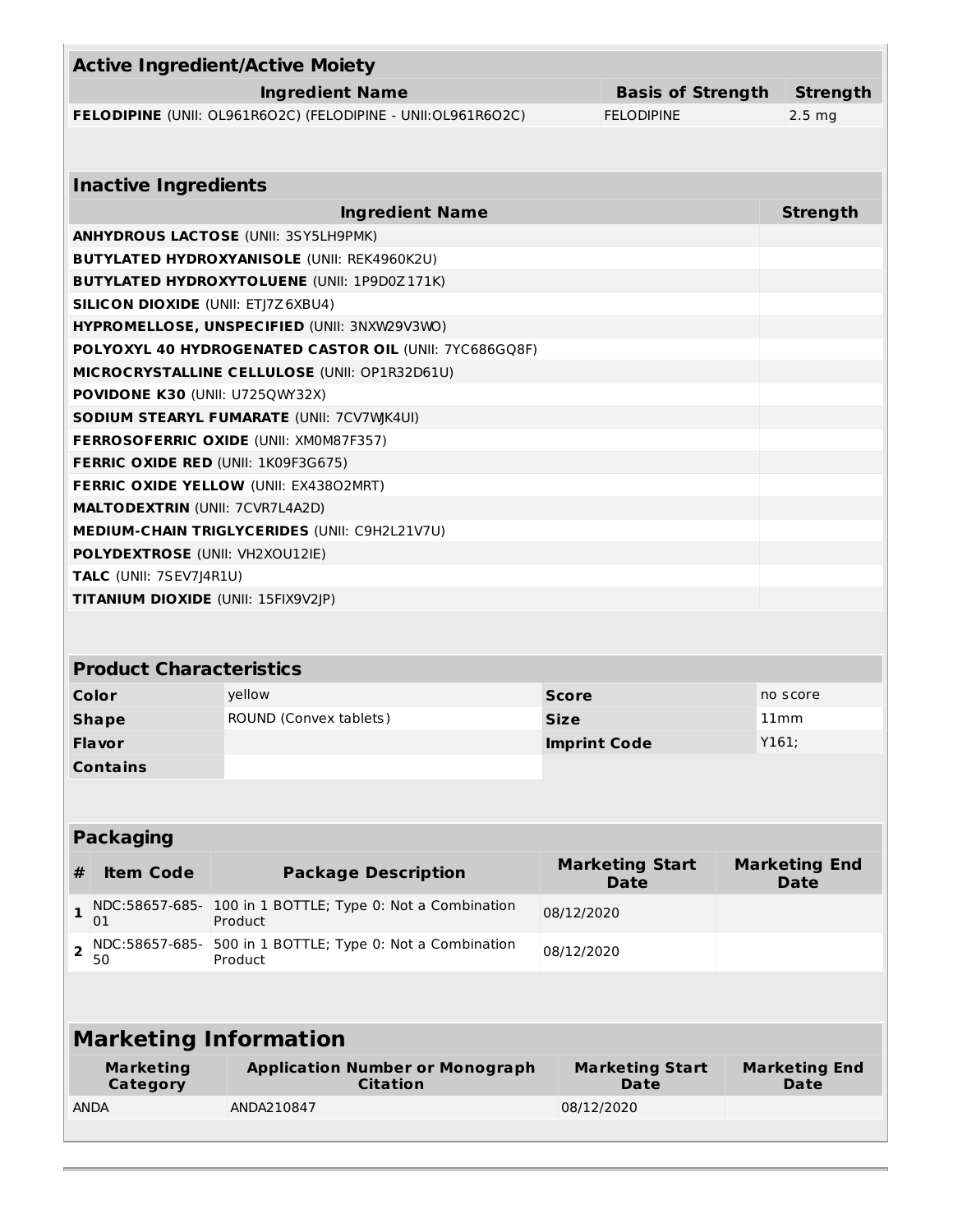|                  | <b>FELODIPINE</b>                                |                               |                                                              |                     |                                       |  |                                     |  |  |
|------------------|--------------------------------------------------|-------------------------------|--------------------------------------------------------------|---------------------|---------------------------------------|--|-------------------------------------|--|--|
|                  | felodipine tablet, extended release              |                               |                                                              |                     |                                       |  |                                     |  |  |
|                  |                                                  |                               |                                                              |                     |                                       |  |                                     |  |  |
|                  | <b>Product Information</b>                       |                               |                                                              |                     |                                       |  |                                     |  |  |
|                  |                                                  |                               |                                                              |                     |                                       |  |                                     |  |  |
|                  | <b>Product Type</b>                              |                               | <b>HUMAN PRESCRIPTION DRUG</b>                               |                     | <b>Item Code (Source)</b>             |  | NDC:58657-686                       |  |  |
|                  | <b>Route of Administration</b>                   |                               | ORAL                                                         |                     |                                       |  |                                     |  |  |
|                  |                                                  |                               |                                                              |                     |                                       |  |                                     |  |  |
|                  |                                                  |                               |                                                              |                     |                                       |  |                                     |  |  |
|                  | <b>Active Ingredient/Active Moiety</b>           |                               |                                                              |                     |                                       |  |                                     |  |  |
|                  |                                                  |                               | <b>Ingredient Name</b>                                       |                     | <b>Basis of Strength</b>              |  | <b>Strength</b>                     |  |  |
|                  |                                                  |                               | FELODIPINE (UNII: OL961R6O2C) (FELODIPINE - UNII:OL961R6O2C) |                     | <b>FELODIPINE</b>                     |  | 5 <sub>mg</sub>                     |  |  |
|                  |                                                  |                               |                                                              |                     |                                       |  |                                     |  |  |
|                  | <b>Inactive Ingredients</b>                      |                               |                                                              |                     |                                       |  |                                     |  |  |
|                  |                                                  |                               | <b>Ingredient Name</b>                                       |                     |                                       |  | <b>Strength</b>                     |  |  |
|                  | <b>ANHYDROUS LACTOSE (UNII: 3SY5LH9PMK)</b>      |                               |                                                              |                     |                                       |  |                                     |  |  |
|                  |                                                  |                               | <b>BUTYLATED HYDROXYANISOLE (UNII: REK4960K2U)</b>           |                     |                                       |  |                                     |  |  |
|                  |                                                  |                               | <b>BUTYLATED HYDROXYTOLUENE (UNII: 1P9D0Z171K)</b>           |                     |                                       |  |                                     |  |  |
|                  | <b>SILICON DIOXIDE (UNII: ETJ7Z6XBU4)</b>        |                               |                                                              |                     |                                       |  |                                     |  |  |
|                  |                                                  |                               | POLYOXYL 40 HYDROGENATED CASTOR OIL (UNII: 7YC686GQ8F)       |                     |                                       |  |                                     |  |  |
|                  |                                                  |                               | MICROCRYSTALLINE CELLULOSE (UNII: OP1R32D61U)                |                     |                                       |  |                                     |  |  |
|                  | POVIDONE K30 (UNII: U725QWY32X)                  |                               |                                                              |                     |                                       |  |                                     |  |  |
|                  | <b>SODIUM STEARYL FUMARATE (UNII: 7CV7WK4UI)</b> |                               |                                                              |                     |                                       |  |                                     |  |  |
|                  | FERROSOFERRIC OXIDE (UNII: XM0M87F357)           |                               |                                                              |                     |                                       |  |                                     |  |  |
|                  |                                                  |                               | HYPROMELLOSE, UNSPECIFIED (UNII: 3NXW29V3WO)                 |                     |                                       |  |                                     |  |  |
|                  | <b>FERRIC OXIDE RED (UNII: 1K09F3G675)</b>       |                               |                                                              |                     |                                       |  |                                     |  |  |
|                  | FERRIC OXIDE YELLOW (UNII: EX43802MRT)           |                               |                                                              |                     |                                       |  |                                     |  |  |
|                  | <b>MALTODEXTRIN (UNII: 7CVR7L4A2D)</b>           |                               |                                                              |                     |                                       |  |                                     |  |  |
|                  |                                                  |                               | MEDIUM-CHAIN TRIGLYCERIDES (UNII: C9H2L21V7U)                |                     |                                       |  |                                     |  |  |
|                  | <b>POLYDEXTROSE (UNII: VH2XOU12IE)</b>           |                               |                                                              |                     |                                       |  |                                     |  |  |
|                  | TALC (UNII: 7SEV7J4R1U)                          |                               |                                                              |                     |                                       |  |                                     |  |  |
|                  | TITANIUM DIOXIDE (UNII: 15FIX9V2JP)              |                               |                                                              |                     |                                       |  |                                     |  |  |
|                  |                                                  |                               |                                                              |                     |                                       |  |                                     |  |  |
|                  | <b>Product Characteristics</b>                   |                               |                                                              |                     |                                       |  |                                     |  |  |
|                  | Color                                            | pink                          |                                                              | <b>Score</b>        |                                       |  | no score                            |  |  |
|                  | <b>Shape</b>                                     | <b>ROUND (Convex tablets)</b> |                                                              | <b>Size</b>         |                                       |  | 11mm                                |  |  |
|                  | <b>Flavor</b>                                    |                               |                                                              | <b>Imprint Code</b> |                                       |  | Y162                                |  |  |
|                  | <b>Contains</b>                                  |                               |                                                              |                     |                                       |  |                                     |  |  |
|                  |                                                  |                               |                                                              |                     |                                       |  |                                     |  |  |
|                  |                                                  |                               |                                                              |                     |                                       |  |                                     |  |  |
| <b>Packaging</b> |                                                  |                               |                                                              |                     |                                       |  |                                     |  |  |
| #                | <b>Item Code</b>                                 |                               | <b>Package Description</b>                                   |                     | <b>Marketing Start</b><br><b>Date</b> |  | <b>Marketing End</b><br><b>Date</b> |  |  |
| $\mathbf{1}$     | NDC:58657-686-<br>01                             | Product                       | 100 in 1 BOTTLE; Type 0: Not a Combination                   | 08/12/2020          |                                       |  |                                     |  |  |
| $\overline{2}$   | NDC:58657-686-<br>50                             | Product                       | 500 in 1 BOTTLE; Type 0: Not a Combination                   | 08/12/2020          |                                       |  |                                     |  |  |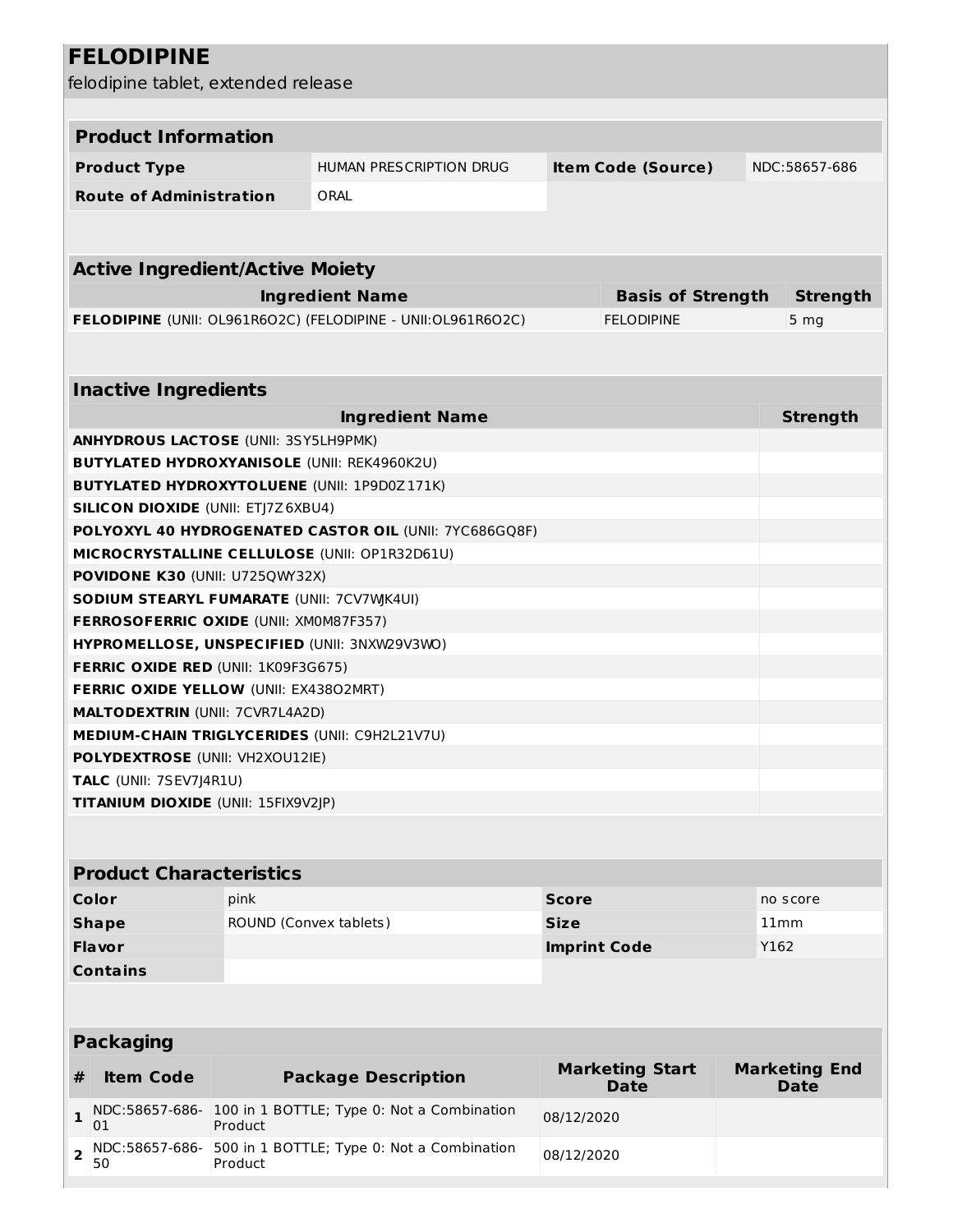| <b>Marketing Information</b>                                                        |                        |                                                              |                     |                                       |      |                                     |
|-------------------------------------------------------------------------------------|------------------------|--------------------------------------------------------------|---------------------|---------------------------------------|------|-------------------------------------|
| <b>Marketing</b><br>Category                                                        |                        | <b>Application Number or Monograph</b><br><b>Citation</b>    |                     | <b>Marketing Start</b><br><b>Date</b> |      | <b>Marketing End</b><br><b>Date</b> |
| <b>ANDA</b>                                                                         | ANDA210847             |                                                              | 08/12/2020          |                                       |      |                                     |
|                                                                                     |                        |                                                              |                     |                                       |      |                                     |
|                                                                                     |                        |                                                              |                     |                                       |      |                                     |
| <b>FELODIPINE</b>                                                                   |                        |                                                              |                     |                                       |      |                                     |
| felodipine tablet, extended release                                                 |                        |                                                              |                     |                                       |      |                                     |
|                                                                                     |                        |                                                              |                     |                                       |      |                                     |
| <b>Product Information</b>                                                          |                        |                                                              |                     |                                       |      |                                     |
| <b>Product Type</b>                                                                 |                        | HUMAN PRESCRIPTION DRUG                                      |                     | <b>Item Code (Source)</b>             |      | NDC:58657-687                       |
| <b>Route of Administration</b>                                                      |                        | ORAL                                                         |                     |                                       |      |                                     |
|                                                                                     |                        |                                                              |                     |                                       |      |                                     |
|                                                                                     |                        |                                                              |                     |                                       |      |                                     |
| <b>Active Ingredient/Active Moiety</b>                                              |                        |                                                              |                     |                                       |      |                                     |
|                                                                                     |                        | <b>Ingredient Name</b>                                       |                     | <b>Basis of Strength</b>              |      | <b>Strength</b>                     |
|                                                                                     |                        | FELODIPINE (UNII: OL961R6O2C) (FELODIPINE - UNII:OL961R6O2C) |                     | <b>FELODIPINE</b>                     |      | 10 <sub>mg</sub>                    |
|                                                                                     |                        |                                                              |                     |                                       |      |                                     |
|                                                                                     |                        |                                                              |                     |                                       |      |                                     |
| <b>Inactive Ingredients</b>                                                         |                        |                                                              |                     |                                       |      |                                     |
|                                                                                     |                        | <b>Ingredient Name</b>                                       |                     |                                       |      | <b>Strength</b>                     |
| <b>ANHYDROUS LACTOSE (UNII: 3SY5LH9PMK)</b>                                         |                        |                                                              |                     |                                       |      |                                     |
| <b>BUTYLATED HYDROXYANISOLE (UNII: REK4960K2U)</b>                                  |                        |                                                              |                     |                                       |      |                                     |
| <b>BUTYLATED HYDROXYTOLUENE (UNII: 1P9D0Z171K)</b>                                  |                        |                                                              |                     |                                       |      |                                     |
| <b>SILICON DIOXIDE (UNII: ETJ7Z6XBU4)</b>                                           |                        |                                                              |                     |                                       |      |                                     |
|                                                                                     |                        | POLYOXYL 40 HYDROGENATED CASTOR OIL (UNII: 7YC686GQ8F)       |                     |                                       |      |                                     |
| MICROCRYSTALLINE CELLULOSE (UNII: OP1R32D61U)                                       |                        |                                                              |                     |                                       |      |                                     |
| POVIDONE K30 (UNII: U725QWY32X)<br><b>SODIUM STEARYL FUMARATE (UNII: 7CV7WK4UI)</b> |                        |                                                              |                     |                                       |      |                                     |
| FERROSOFERRIC OXIDE (UNII: XM0M87F357)                                              |                        |                                                              |                     |                                       |      |                                     |
| HYPROMELLOSE, UNSPECIFIED (UNII: 3NXW29V3WO)                                        |                        |                                                              |                     |                                       |      |                                     |
| <b>FERRIC OXIDE RED (UNII: 1K09F3G675)</b>                                          |                        |                                                              |                     |                                       |      |                                     |
| FERRIC OXIDE YELLOW (UNII: EX43802MRT)                                              |                        |                                                              |                     |                                       |      |                                     |
| <b>MALTODEXTRIN (UNII: 7CVR7L4A2D)</b>                                              |                        |                                                              |                     |                                       |      |                                     |
| <b>MEDIUM-CHAIN TRIGLYCERIDES (UNII: C9H2L21V7U)</b>                                |                        |                                                              |                     |                                       |      |                                     |
| <b>POLYDEXTROSE (UNII: VH2XOU12IE)</b>                                              |                        |                                                              |                     |                                       |      |                                     |
| TALC (UNII: 7SEV7J4R1U)                                                             |                        |                                                              |                     |                                       |      |                                     |
| TITANIUM DIOXIDE (UNII: 15FIX9V2JP)                                                 |                        |                                                              |                     |                                       |      |                                     |
|                                                                                     |                        |                                                              |                     |                                       |      |                                     |
| <b>Product Characteristics</b>                                                      |                        |                                                              |                     |                                       |      |                                     |
| Color                                                                               | red                    |                                                              | <b>Score</b>        |                                       |      | no score                            |
| <b>Shape</b>                                                                        | ROUND (Convex tablets) |                                                              | <b>Size</b>         |                                       |      | 11mm                                |
| Flavor                                                                              |                        |                                                              | <b>Imprint Code</b> |                                       | Y163 |                                     |
| <b>Contains</b>                                                                     |                        |                                                              |                     |                                       |      |                                     |